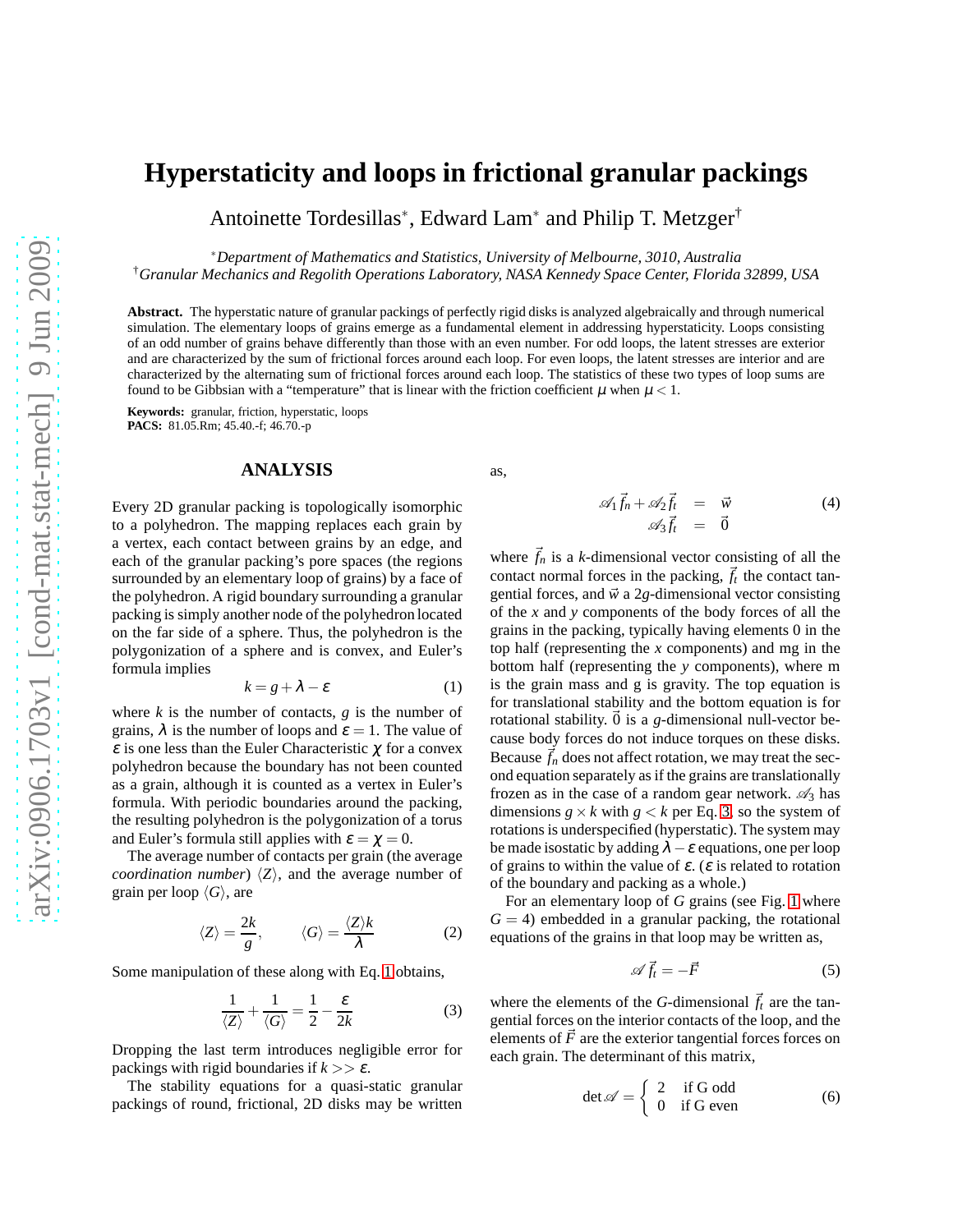

<span id="page-1-0"></span>**FIGURE 1.** Example of an elementary loop. *f<sup>i</sup>* are interior forces.  $F_{\alpha}$  are exterior forces.

indicates that odd and even loops are fundamentally different. If *G* is odd, then the system of forces can be solved immediately. If *G* is even, then the matrix  $\mathscr A$  is singular with a null space dimensionality of one, so one of its rows must be replaced by a vector that spans the null space. We find that vector by replacing any row with  $(a_1, a_2, \ldots, a_G)$  and insisting that the determinant be nonzero, and this obtains,

$$
\sum_{n=1}^{G} (-1)^{n} a_{n} \neq 0 \tag{7}
$$

The most symmetric treatment is to set  $a_n = (-1)^n$ . This row of the new matrix calculates the alternating sum of the tangential forces around the loop,

$$
\beta = \sum_{n}^{G} (-1)^n f_n \tag{8}
$$

which we call the *alternating loop sum*. The value of  $β$  is specified in the corresponding row of *F*. A linear elasticity model of this loop can verify that  $\beta$  equals the locked-in stresses in the loop, which are independent of the external forces  $F_n$ .

We cannot define an alternating sum around a loop when *G* is odd, but we can calculate the non-alternating sum of interior tangential forces around the loop,

$$
\alpha = \sum_{n=1}^{G} f_n \tag{9}
$$

for *G* odd or even. It turns out that

$$
\alpha = \begin{cases}\n-\frac{1}{2}\sum_{n=1}^{G} F_n & \text{if } G \text{ odd} \\
\frac{1}{2}\sum_{n=1}^{G}(-1)^n F_n & \text{if } G \text{ even}\n\end{cases}
$$
\n(10)

These differences between odd and even loops reflect that even loops of gears are free to rotate and yet maintain a locked-in, interior stress, whereas odd loops of gears are frustrated and cannot turn and yet cannot maintain an interior stress. Analysis of multiple loops in a granular packing shows that for each additional loop added to the packing, one more loop sum equation must be added to  $\mathcal{A}_3$  to make it square and non-singular: an alternating loop sum  $\beta$  if *G* is even, or a non-alternating loop sum  $\alpha$ if *G* is odd. Thus, the tangential forces summed around loops (not the vector forces) are expected to be the fundamental entity in understanding hyperstaticity.

#### **NUMERICAL SIMULATIONS**

To study the statistics of these loop sums, discrete (or distinct) element modeling (DEM) has been performed. The DEM model comprises of a polydisperse assembly of frictional circular particles. Full details of this model are provided in [\[1](#page-3-0)]. This model has been employed to examine the constitutive response of granular assemblies, in two dimensions, under a variety of compression and penetration tests (e.g. [\[1,](#page-3-0) [2,](#page-3-1) [3,](#page-3-2) [4\]](#page-3-3)). The contact laws adopted are similar to other DEM simulations (e.g. [\[5](#page-3-4)]) which employ spring, dash-pot and friction slider to model interaction at contacts, as first proposed in [\[6\]](#page-3-5). The key difference between this model and the classical DEM [\[6\]](#page-3-5) lies in the contact moment: the model employed here incorporates a moment transfer, in accordance with the socalled modified distinct element method (MDEM) [\[6,](#page-3-5) [7](#page-3-6)]. The analysis of the prior section could be extended to include moment transfer with some loss of clarity.

We performed a series of simulations involving a frictional granular packing in 2D. In each test, a granular assembly is created from 1681 circular particles, whose radii are chosen randomly from a uniform distribution between 0.1 *mm* and 0.15 *mm*. The particles are dropped into a box with dimensions of 10  $mm \times 10$  mm, under gravity, with the coefficient of friction between particles initially set to  $\mu = 10^6$ . The assembly is then allowed to settle to a state where the kinetic energy is negligible.

All walls are assumed to have the same material properties as the particles. Damping coefficients are assigned according to the formulas:  $b^n = 0.1 \sqrt{m_{min} k^n}$ ,  $b^t = 0.1\sqrt{m_{min}k^t}, b^r = 0.1R_{min}\sqrt{m_{min}k^r}$  where  $m_{min}$  is the mass of the smaller particle. The discrete time step used in the numerical integration of the equations of motion is assigned a value according to:  $\Delta t = 0.1 \sqrt{m_{min}/k^n}$ .

The theory outlined in the previous sections addresses packings with perfect rigidity, but numerical simulations always have some compression at the contacts, which is known to affect  $\langle Z \rangle$ . To test the limits of the simulation and identify a range of parameters where the theory can be tested accurately, we performed fifteen simulations at a range of stiffnesses  $k^r$ ,  $k^t$  and  $k^n$  and Coulomb friction coefficient  $\mu$ . A summary of all the stiffness constants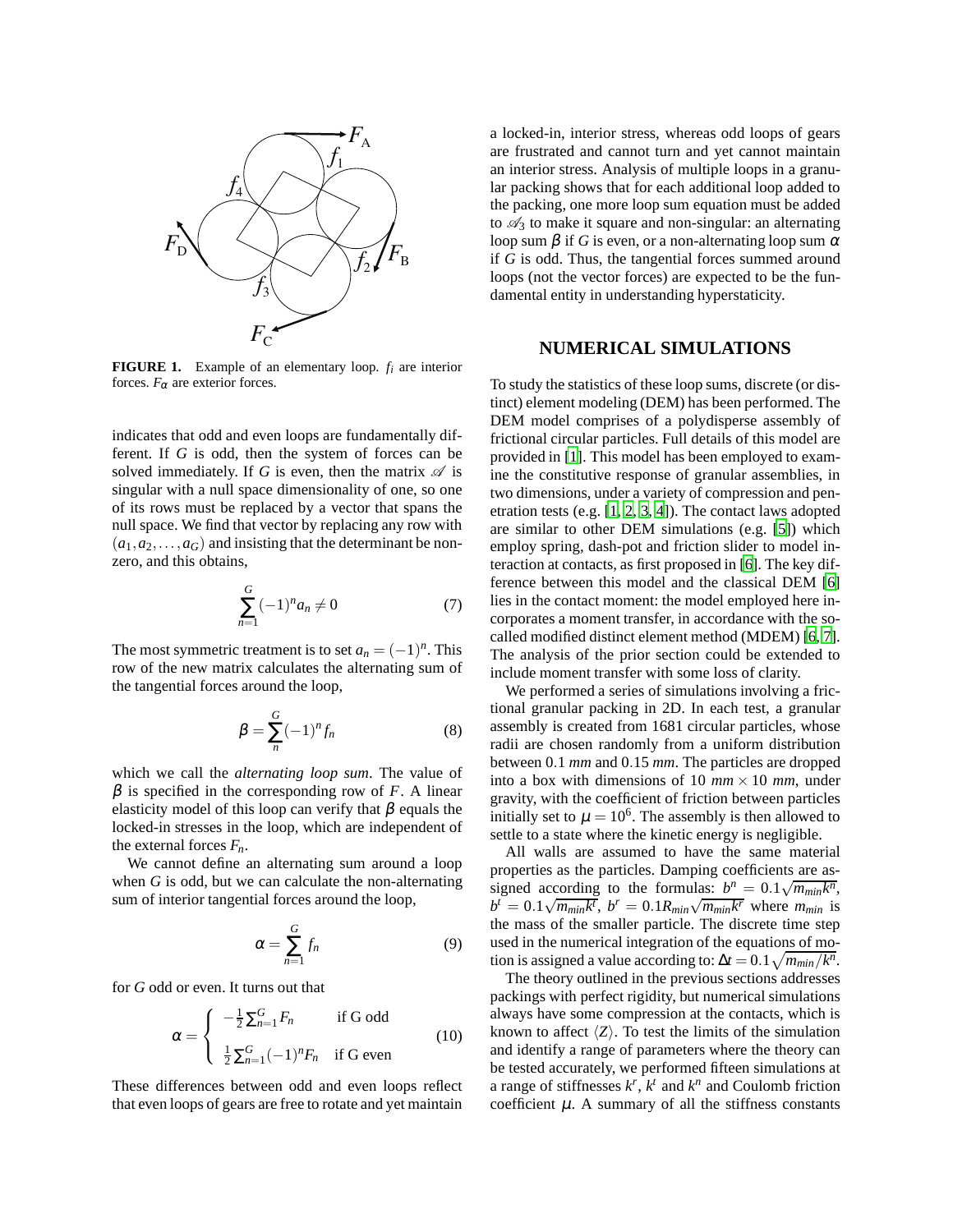| Test           | Normal $k^n$<br>(N/m) | Tangential $k^t$<br>(N/m) | Rotational $k^r$<br>(N/m) |
|----------------|-----------------------|---------------------------|---------------------------|
| 1              | $1.05 \times 10^{5}$  | $3.50 \times 10^{4}$      | $3.50 \times 10^{2}$      |
| 2              | $2.10 \times 10^{5}$  | $7.01 \times 10^{4}$      | $7.01 \times 10^{2}$      |
| 3              | $4.20 \times 10^{5}$  | $1.40 \times 10^{5}$      | $1.40 \times 10^{3}$      |
| $\overline{4}$ | $8.41 \times 10^{5}$  | $2.80 \times 10^{5}$      | $2.80 \times 10^{3}$      |
| 5              | $1.68 \times 10^{6}$  | $5.60 \times 10^{5}$      | $5.60 \times 10^{3}$      |
| 6              | $3.36 \times 10^{6}$  | $1.12 \times 10^{6}$      | $1.12 \times 10^{4}$      |
| 7              | $6.72 \times 10^{6}$  | $2.24 \times 10^{6}$      | $2.24 \times 10^{4}$      |
| 8              | $1.34 \times 10^{7}$  | $4.48 \times 10^{6}$      | $4.48 \times 10^{4}$      |
| 9              | $2.69 \times 10^{7}$  | $8.97 \times 10^{6}$      | $8.97 \times 10^{4}$      |
| 10             | $5.38 \times 10^{7}$  | $1.79 \times 10^{7}$      | $1.79 \times 10^{5}$      |
| 11             | $1.08 \times 10^{8}$  | $3.59 \times 10^{7}$      | $3.59 \times 10^{5}$      |
| 12             | $2.15 \times 10^{8}$  | $7.17 \times 10^{7}$      | $7.17 \times 10^{5}$      |
| 13             | $8.60 \times 10^{8}$  | $2.87 \times 10^{8}$      | $2.87 \times 10^{6}$      |
| 14             | $3.44 \times 10^{9}$  | $1.15 \times 10^{9}$      | $1.15 \times 10^{7}$      |
| 15             | $1.38 \times 10^{10}$ | $4.59 \times 10^{9}$      | $4.59 \times 10^{7}$      |

<span id="page-2-0"></span>**TABLE 1.** Spring stiffness values used for the normal and tangential contact force and the contact moment,  $k^n$ ,  $k^t$ ,  $k^r$ , respectively.

used in each test is presented in Table [1.](#page-2-0)

The first three tests (1-3) are performed as follows. In each test, we lowered the value for  $\mu$  and let the particles settle again to a negligible kinetic energy. Again the value for  $\mu$  is lowered and the system is left to settle. This process is repeated until  $\mu$  is reduced to a value of 10−<sup>9</sup> . The same process is used for each test, using the same values of  $\mu$ , as selected in test 1. Note the amount by which  $\mu$  is decreased from 10<sup>6</sup> to 10<sup>-9</sup> is not uniform. Previous simulations showed that significant changes did not occur until  $\mu$  is less than one. The results for these tests are shown in Fig. [2.](#page-2-1)

For very small values of the coefficient of friction,  $10^{-9}$  to  $10^{-3}$ , we observe a near constant value for the average coordination number. This value decreases with increasing particle rigidity. The  $\langle Z \rangle$  then decreases rapidly around  $\mu = 0.025$  to  $\mu = 1$ , before saturating again to a near constant value. To ensure the trends are reproducible, we repeated the test for a  $k^n$  value that is two orders of magnitude higher than that used in Test 1. As simulation times proved prohibitively long for very large values of  $k^n$ , test 7 was run only from  $\mu = 10^6$  down to  $\mu=10^{-4}.$ 

As shown in Fig. [2,](#page-2-1) we also performed an additional eleven tests (4-6, 8-15) for very high values of  $k^n$  to determine the limiting value for  $\langle Z \rangle$  for perfect rigidity and infinite friction coefficient. Fig. [3](#page-2-2) shows a plot of  $\langle Z \rangle$ versus  $k^n$  for  $\mu = 10$ . As the normal stiffness coefficient is increased,  $\langle Z \rangle$  approaches the isostatic limit of 3. The plunge in  $\langle Z \rangle$  for  $k^n > 10^8$  can be attributed to an increase in the number of rattlers.

As shown in Fig. [4,](#page-2-3) we find that the behavior of  $\langle Z \rangle_{\text{max}} - \langle Z \rangle$  is a power-law with  $\mu$ .



<span id="page-2-1"></span>**FIGURE 2.** (Colour online)  $\langle Z \rangle$  as a function of Coulomb coefficient  $\mu$  for several contact stiffnesses. Additional values of  $k^r$ ,  $k^t$  and  $k^n$  were tested at  $\mu = 10$ , demonstrating that  $\langle Z \rangle \rightarrow 3.0$ , the isostatic value for perfect rigidity and infinite friction coefficient.



<span id="page-2-2"></span>**FIGURE 3.**  $\langle Z \rangle$  as a function of stiffness  $k^n$  for  $\mu = 10$  data points shown in Fig. [2.](#page-2-1)  $\langle Z \rangle$  approaches the isostatic limit of 3.0 as  $k^n \to \infty$ , however, the sudden plunge for  $k^n > 10^8$  is probably due to a sudden growth in the number of rattlers.



<span id="page-2-3"></span>**FIGURE 4.**  $\langle Z \rangle_{\text{max}} - \langle Z \rangle$  behaves as a power law of  $\mu$  with exponent 0.30, and transitions to a plateau near  $\mu = 0.1$ . The dashed lines are a guide to the eye.